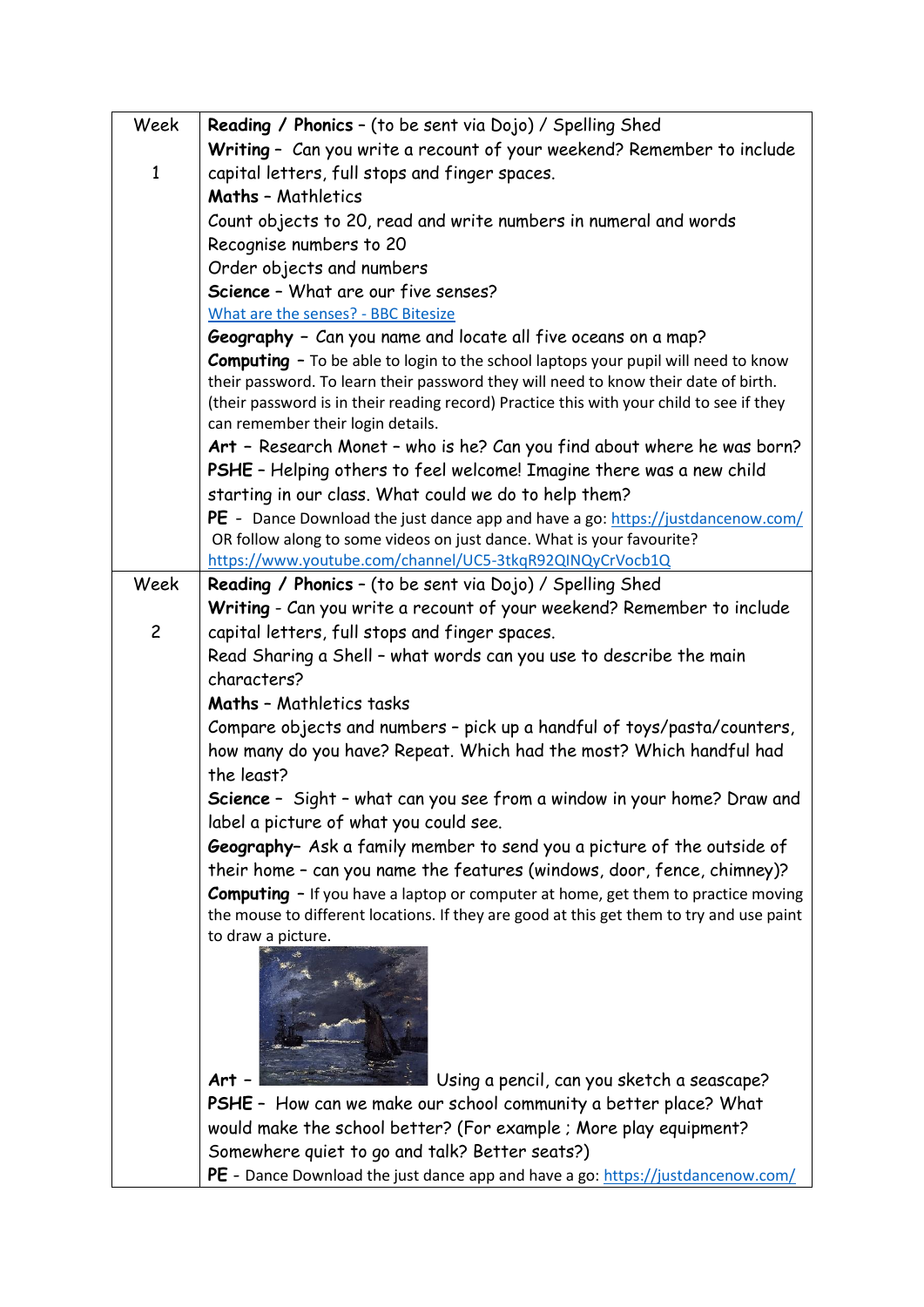|      | OR follow along to some videos on just dance. What is your favourite?                   |
|------|-----------------------------------------------------------------------------------------|
|      | https://www.youtube.com/channel/UC5-3tkqR92QINQyCrVocb1Q                                |
| Week | Reading / Phonics - (to be sent via Dojo) / Spelling Shed                               |
| 3    | Writing -                                                                               |
|      | Can you write a recount of your weekend? Remember to include capital                    |
|      | letters, full stops and finger spaces.                                                  |
|      | Read Sharing a Shell. Can you write a sentence to describe the rockpool?                |
|      | Can you use and to join two sentences?<br><b>Maths - Mathletics</b>                     |
|      | Using toys/pasta/counters how many ways can you make 5 or 10?                           |
|      | Science - Taste - what is your favourite food? Draw a picture and label it.             |
|      | Extra challenge! - Try a new/different food.                                            |
|      | Geography - This week we will be looking at human features in geography.                |
|      | This means things that humans have made - houses, roads, parks, shops                   |
|      | etc. Think back to the last time you went to school - what did you see on               |
|      | your way?                                                                               |
|      | <b>Computing</b> - If you have a laptop or computer at home, get them to practice       |
|      | moving the mouse to different locations. If they are good at this get them to try and   |
|      | use paint to draw a picture.                                                            |
|      | Art - There are three primary colours, can you find out what they are and               |
|      | why they are important. (See attached sheet for support)                                |
|      | PSHE - Everybody has a right to learn. How can we ensure that this                      |
|      | happens in class?                                                                       |
|      | PE - Fitness Can you complete any of these fitness videos? How many can you do in       |
|      | a week?<br>https://www.youtube.com/playlist?list=PLvuT1Bjs2VSF0Yqahj8VAKBwyYFnLJIDa     |
| Week | Reading / Phonics - (to be sent via Dojo) / Spelling Shed                               |
|      | Writing -                                                                               |
| 4    | Can you write a recount of your weekend? Remember to include capital                    |
|      | letters, full stops and finger spaces.                                                  |
|      | Read The Lighthouse keepers lunch. Can you retell the story? Who are the                |
|      | main characters?                                                                        |
|      | <b>Maths - Mathletics</b>                                                               |
|      | Addition                                                                                |
|      | Using a dice or cut out numbers, pick two numbers to add them together.                 |
|      | Draw the spots under your addition sentence to help.                                    |
|      | Science - Hearing - stand in your garden or near an open window (adult                  |
|      | supervision needed) - what can you hear? Is it loud or quiet? Can you hear              |
|      | the same noises at different times?                                                     |
|      | Geography - Look at a map of the UK, can you find out which is land and                 |
|      | which is the sea? Can you learn your address and find Harlow on a map?                  |
|      | <b>Computing</b> - Search for "SketchPad" it is a free online program. Practice drawing |
|      | shapes using a mouse.                                                                   |
|      | Art - Using only the three primary colours, can you create a picture?                   |
|      | PSHE-                                                                                   |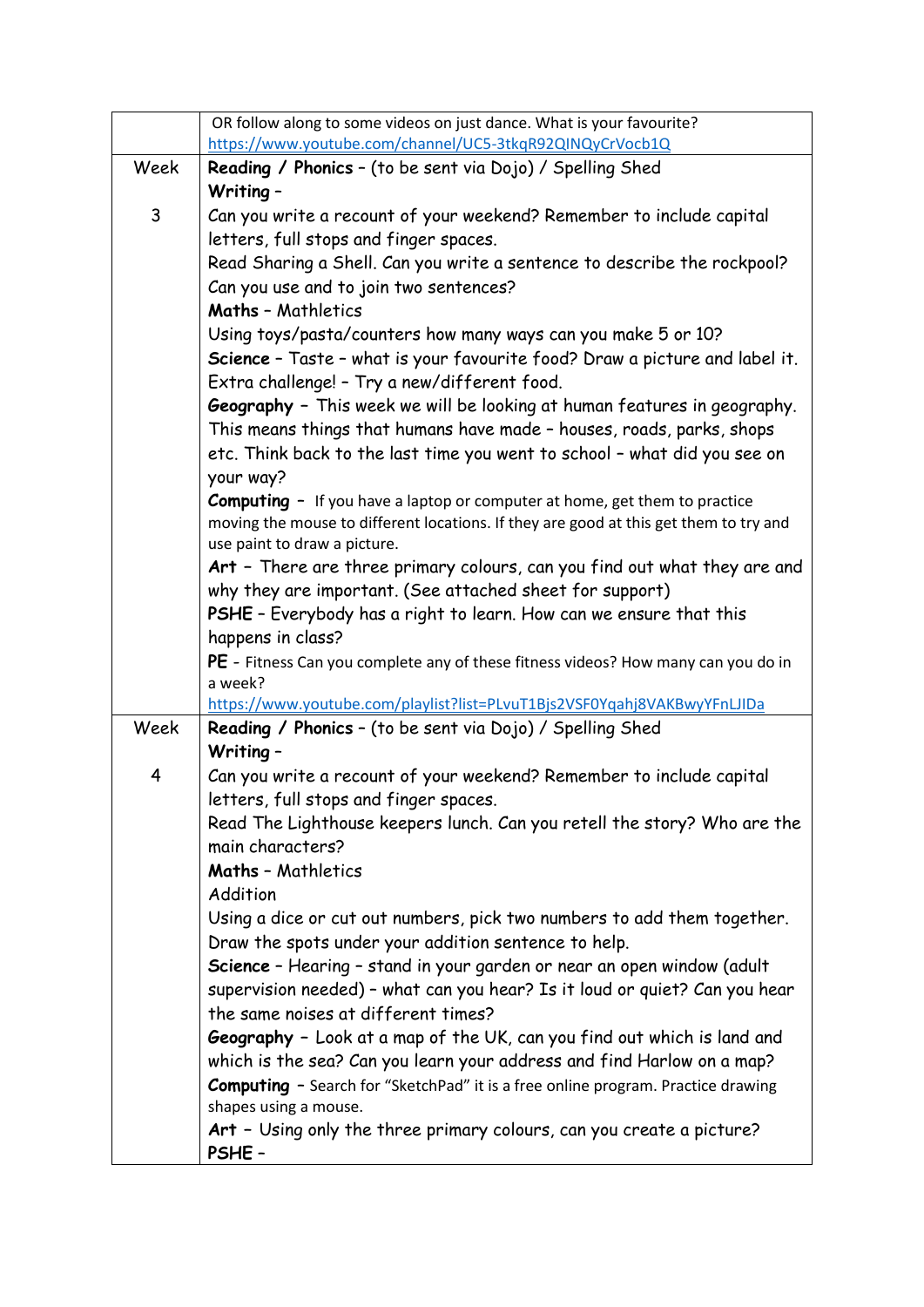|      | PE - Fitness Can you complete any of these fitness videos? How many can you do in<br>a week?                                                                                 |
|------|------------------------------------------------------------------------------------------------------------------------------------------------------------------------------|
|      | https://www.youtube.com/playlist?list=PLvuT1Bjs2VSF0Yqahj8VAKBwyYFnLJIDa                                                                                                     |
| Week | Reading / Phonics - (to be sent via Dojo) / Spelling Shed                                                                                                                    |
|      | Writing -                                                                                                                                                                    |
| 5    | Can you write a recount of your weekend? Remember to include capital                                                                                                         |
|      | letters, full stops and finger spaces.                                                                                                                                       |
|      | Read The Lighthouse Keepers Lunch - what disgusting sandwich would you                                                                                                       |
|      | make for the seagulls?                                                                                                                                                       |
|      | <b>Maths - Mathletics</b>                                                                                                                                                    |
|      | Addition - please complete one of the groups of additions.                                                                                                                   |
|      | 1) $2+3=$ $3+4=$ $5+1=$ $7+2=$ $3+6=$                                                                                                                                        |
|      | $2)$ $3+8=$ $4+7=$ $9+3=$ $8+7=12$ $7+7=10$                                                                                                                                  |
|      | Science - Touch - Can you find items in your home that are:                                                                                                                  |
|      | Cold, soft, bumpy, smooth and squashy? For example - a soft pillow and a                                                                                                     |
|      | cold drink.                                                                                                                                                                  |
|      | Geography - Physical geography is things that are naturally there (the                                                                                                       |
|      | sea, beach, trees, mountains etc). Have a look at the photo of Walton on                                                                                                     |
|      | the Naze, can you identify any physical geography?                                                                                                                           |
|      | Computing - Search for "SketchPad" it is a free online program. Practice drawing                                                                                             |
|      | shapes using a mouse.                                                                                                                                                        |
|      | Art - Monet used texture in his seascapes, can you make a collage using                                                                                                      |
|      | rips to change the shape of the paper?                                                                                                                                       |
|      | PSHE - Caring about other people's feelings. Imagine you had broken your                                                                                                     |
|      | friends' favourite toy. What would you say to them?                                                                                                                          |
|      | PE - Fitness Create and complete your own fitness circuit. Your circuit needs to                                                                                             |
|      | include 8 different activities. Each activity should last 45 secs with 15 secs rest. Try<br>and complete this circuit 3 times. Use some of the activities you have learnt by |
|      | completing the fitness videos or follow Mr Hammonds. Activity 1: Squats Activity 2:                                                                                          |
|      | Press ups Activity 3: Jumping Jacks Activity 4: Sit ups Activity 5: Lunges Activity 6:                                                                                       |
|      | Plank Activity 7: Jog on spot Activity 8: mountain climbers.                                                                                                                 |
| Week | Reading / Phonics - (to be sent via Dojo) / Spelling Shed                                                                                                                    |
|      | Writing - Can you write a recount of your weekend? Remember to include                                                                                                       |
| 6    | capital letters, full stops and finger spaces.                                                                                                                               |
|      | Read Mr Grumpy's outing - can you draw where he went?                                                                                                                        |
|      | <b>Maths - Mathletics</b>                                                                                                                                                    |
|      | Subtraction                                                                                                                                                                  |
|      | Get 5 or 10 small items (buttons, pasta, toys etc) and investigate what                                                                                                      |
|      | happens when you take some away, how many do you have left> Repeat.                                                                                                          |
|      | Science - Smell - Please ask a grown up to help.                                                                                                                             |
|      | If possible, close your eyes and try to guess what you are smelling (this                                                                                                    |
|      | cold be something that is for dinner or a piece of fruit).                                                                                                                   |
|      | Geography - How does the seaside compare to Harlow? Draw a picture to                                                                                                        |
|      | help. See photos sent.                                                                                                                                                       |